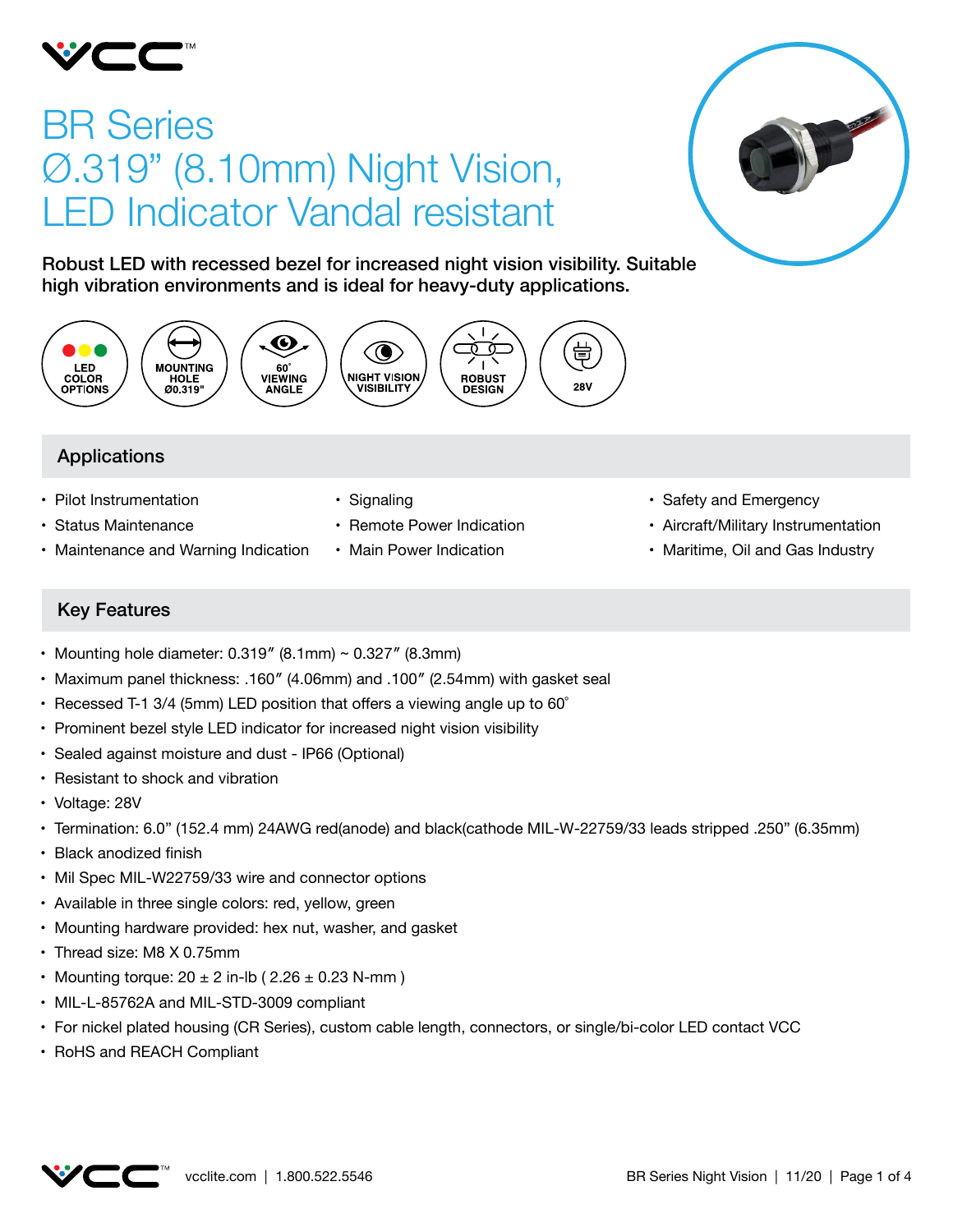## Ordering Data





Example: **BR-1-3321-9923**

BR Black Finish, Wire Leads, Green LED 28V

#### **LED Specification Chart** Electrical and Optical Characteristics (TA = 25°C)

### 3320 | Yellow | 2288 | 20 | 3.2 | 20 | 60° 3321 | Green | 1573 | 20 | 3.2 | 20 | 60° LED Part <br>Numbers Color VF Typ. @ IF (mA) Viewing<br>Angle<br>(2θ <sup>1/2</sup>) Luminous Intensity (mcd) Typ. @ IF (mA)

| <b>Resistor Chart</b> Operating Specification |  |  |
|-----------------------------------------------|--|--|
|-----------------------------------------------|--|--|

| Resistor   | Voltage | Current | Resistor Value (Ohms) | Resistor Value (Ohms) |
|------------|---------|---------|-----------------------|-----------------------|
| Value Code |         | (mA)    | Yellow, Green         | Red                   |
| 9923       | 28      | 20      | 1500                  | 1500                  |

#### **IP Rated**

|  | Red | 2600 | n٢<br>۷<br>__ | $\sim$<br>$\sim$ | or<br>۷J<br>$\sim$ | $60^\circ$ |
|--|-----|------|---------------|------------------|--------------------|------------|
|--|-----|------|---------------|------------------|--------------------|------------|

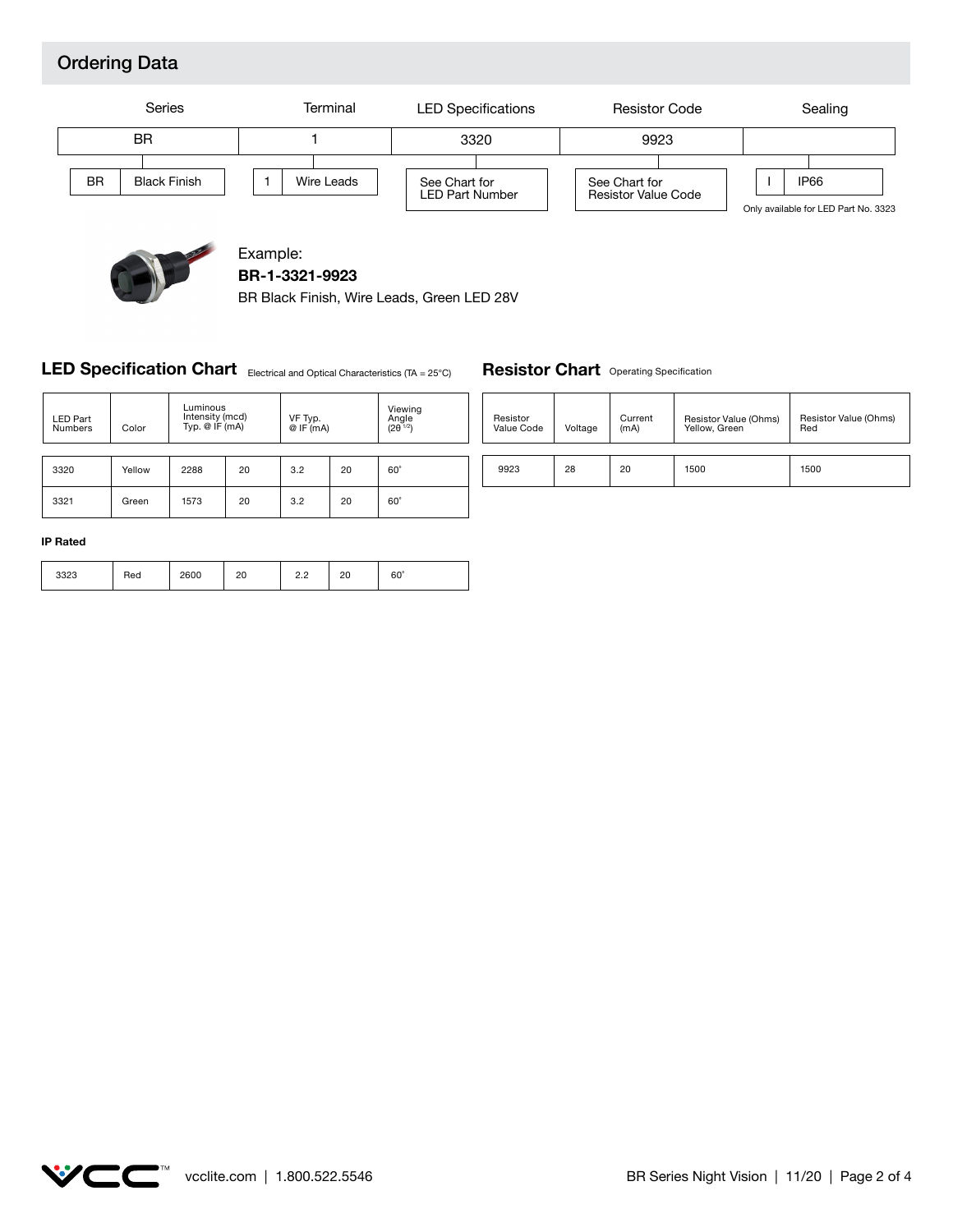#### Product Dimensions

#### **BR Series**



#### **Recommended Mounting Hole**



0.319″ [8.1mm] ~ 0.327″ [8.3mm]

#### **Notes:**

- 1. All dimensions are in inches [millimeters]
- 2. Tolerance is  $\pm$  .002 [0.05] unless otherwise noted.
- 3. The specifications, characteristics and technical data described in the datasheet are subject to change without prior notice.